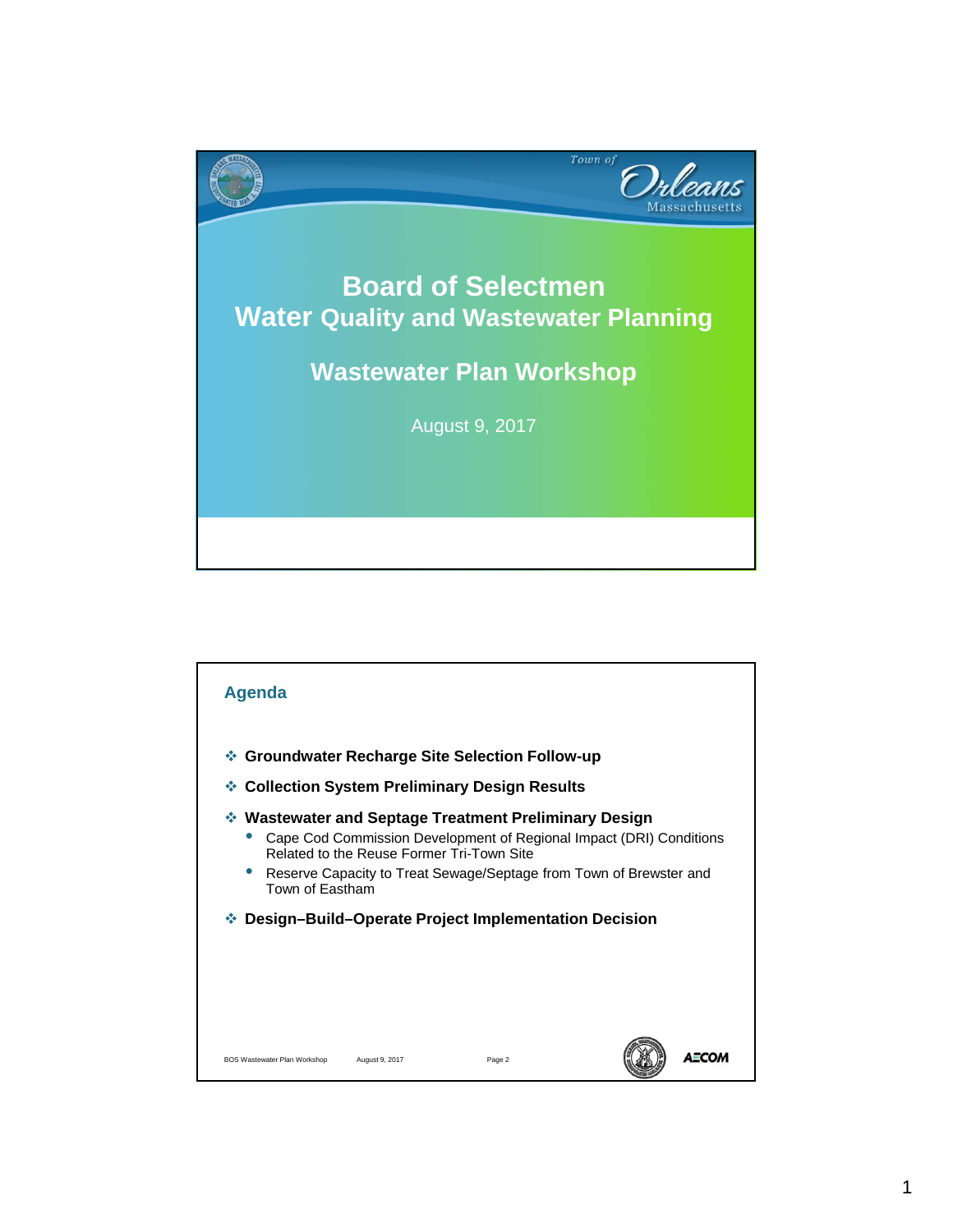

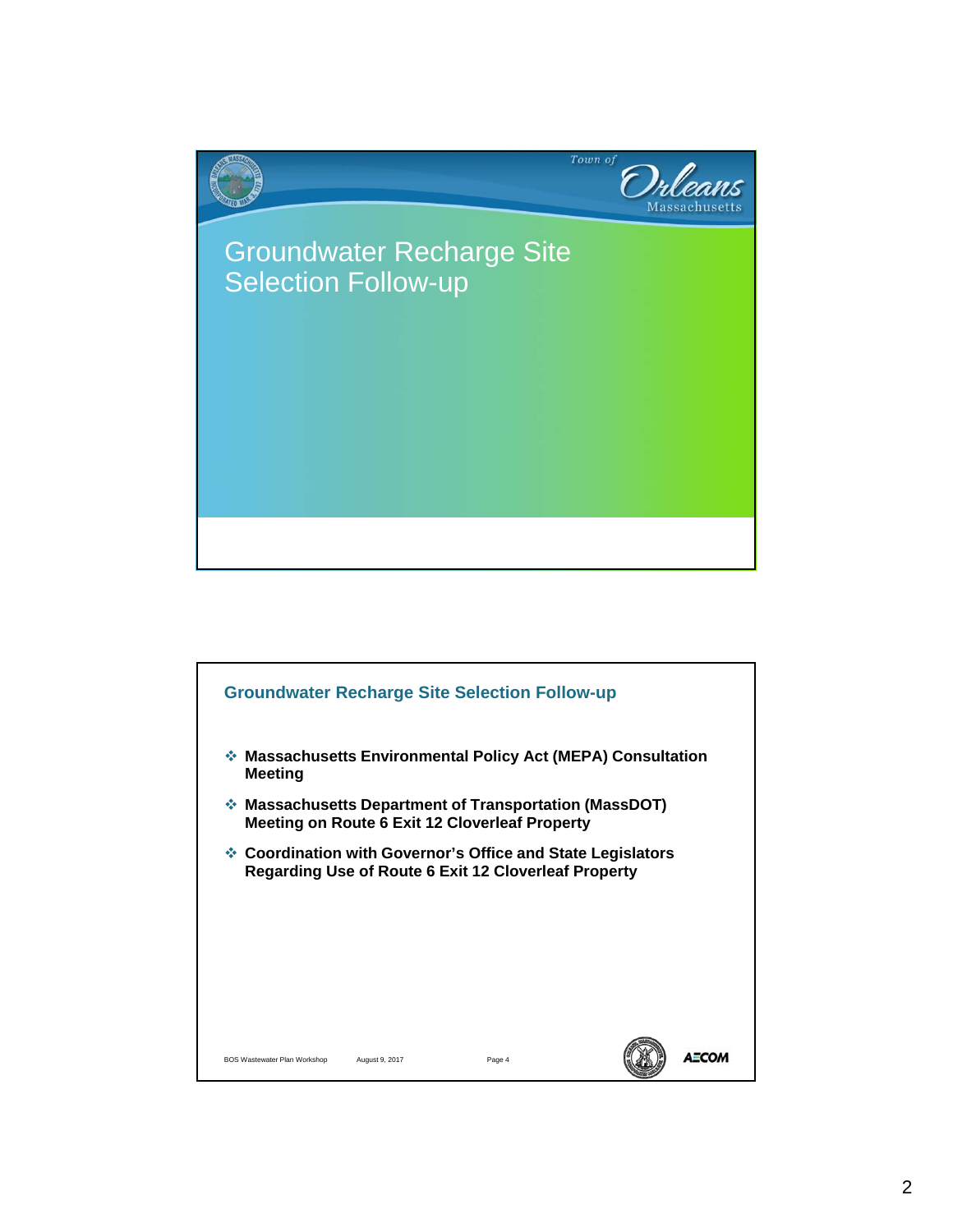

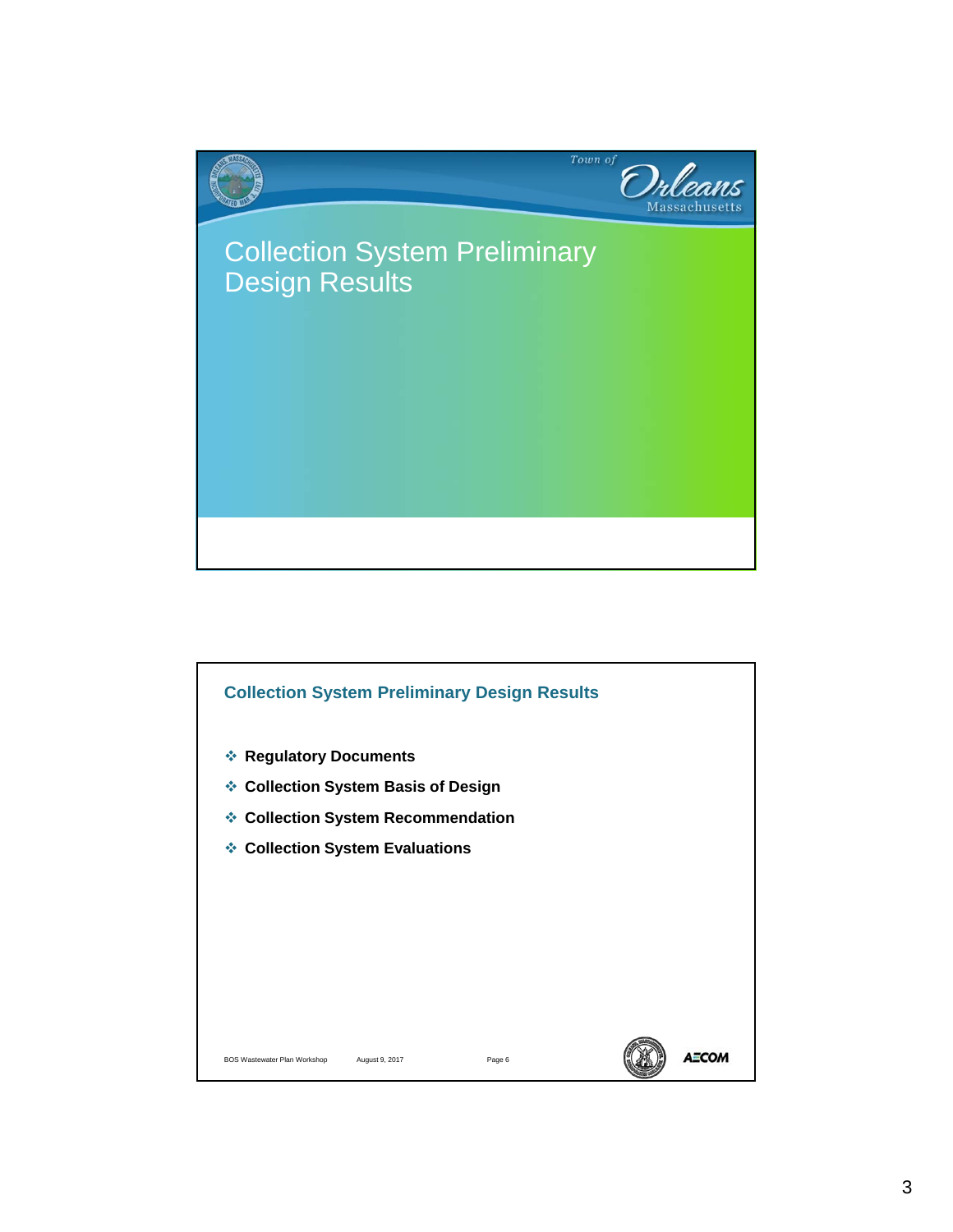

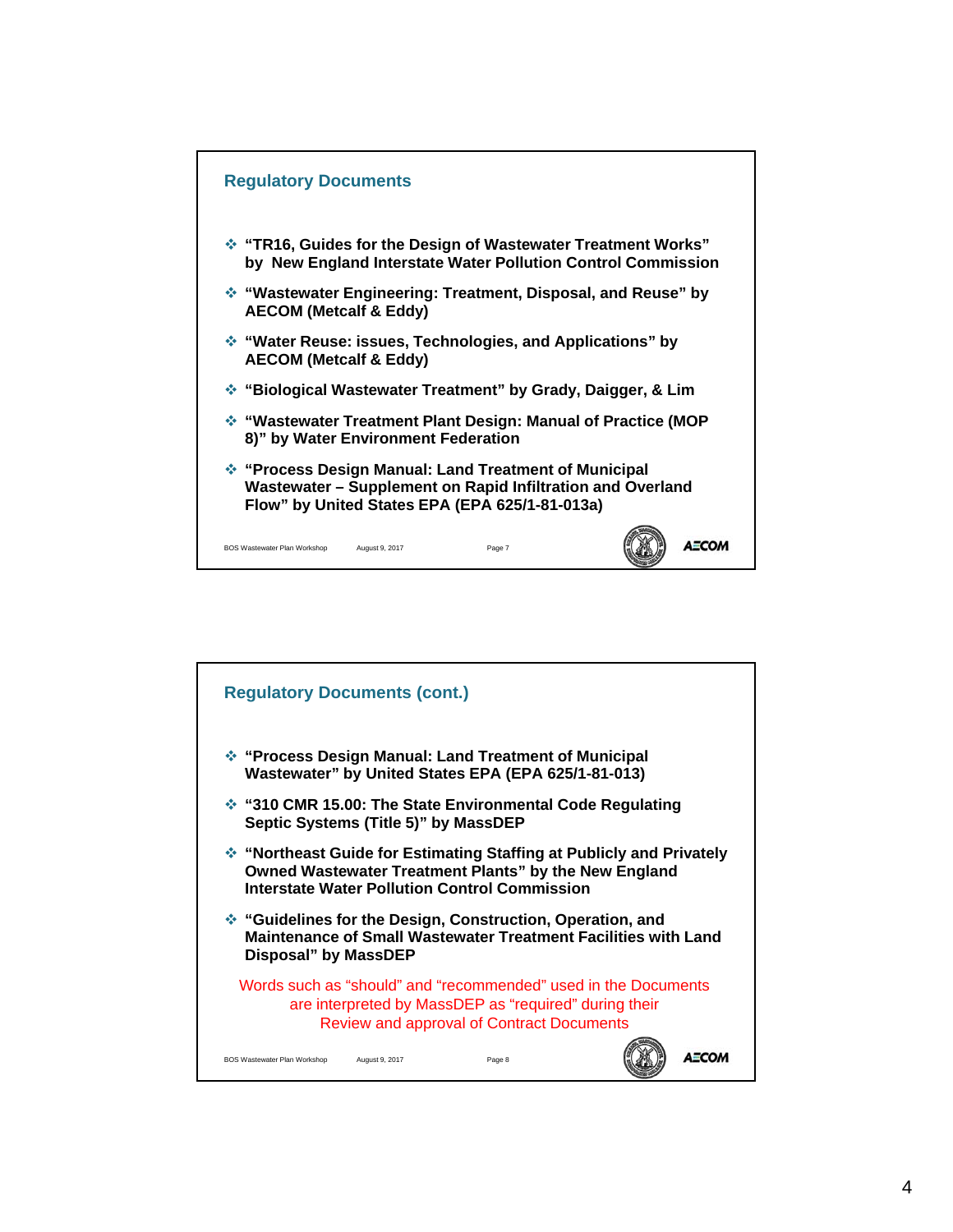

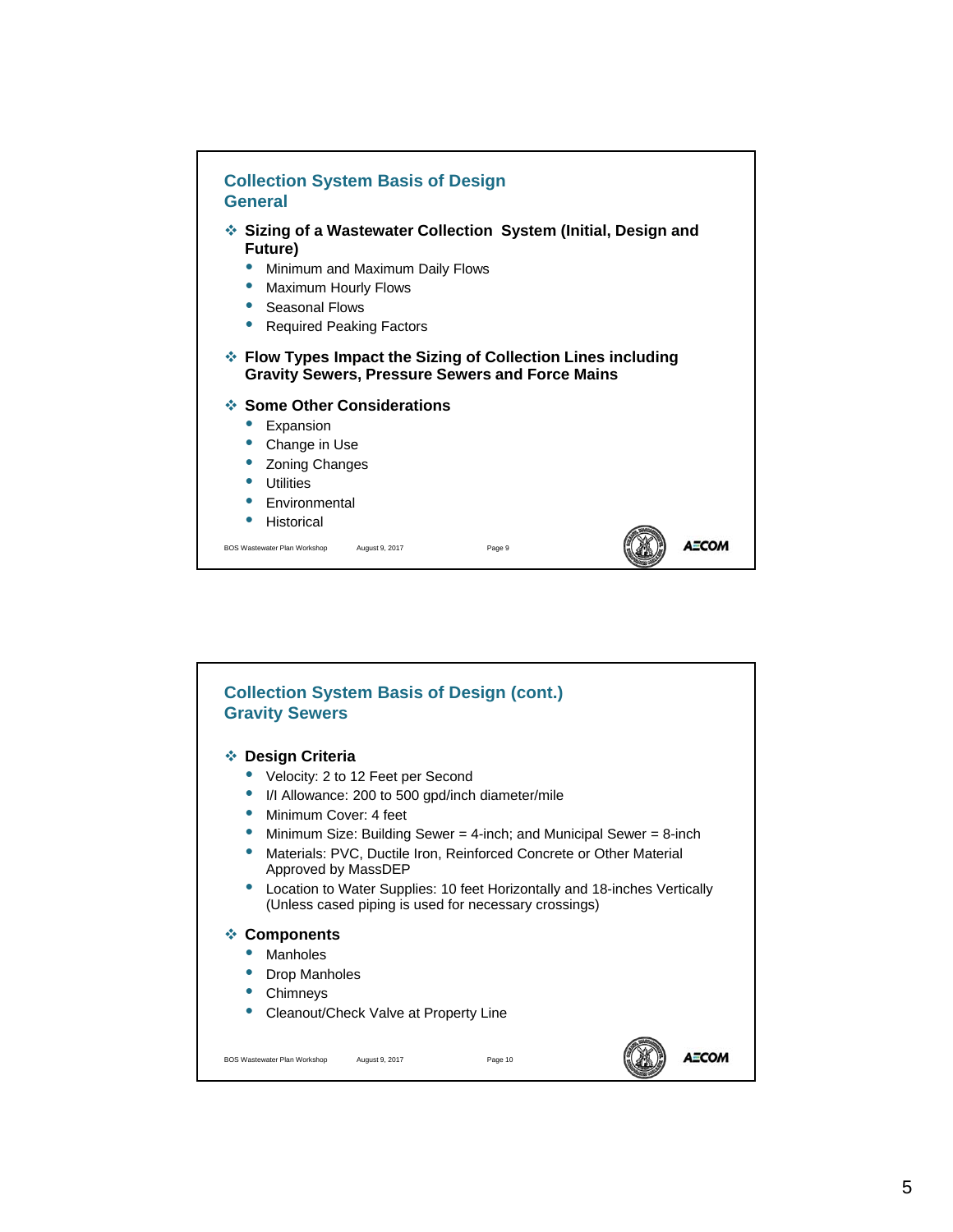

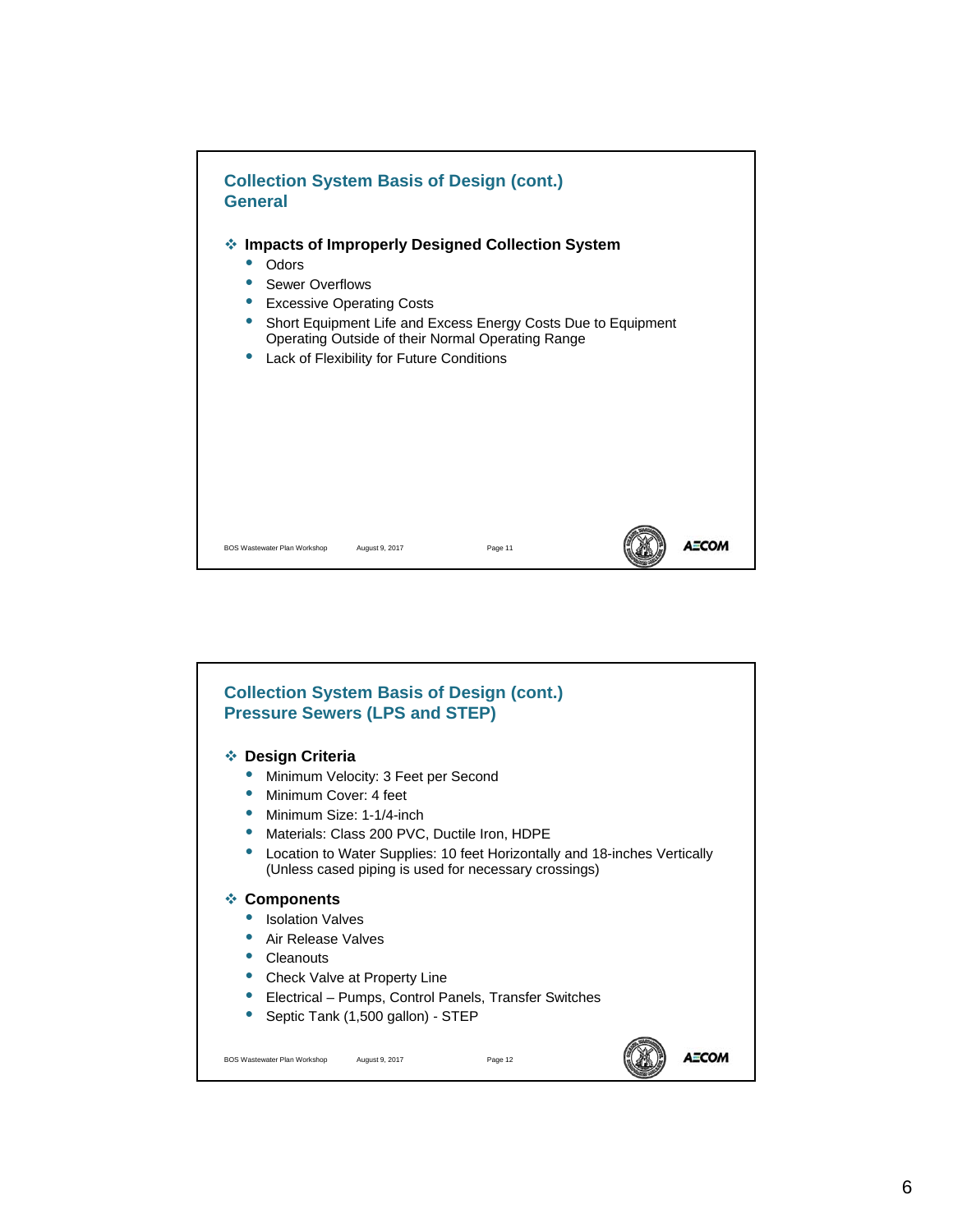

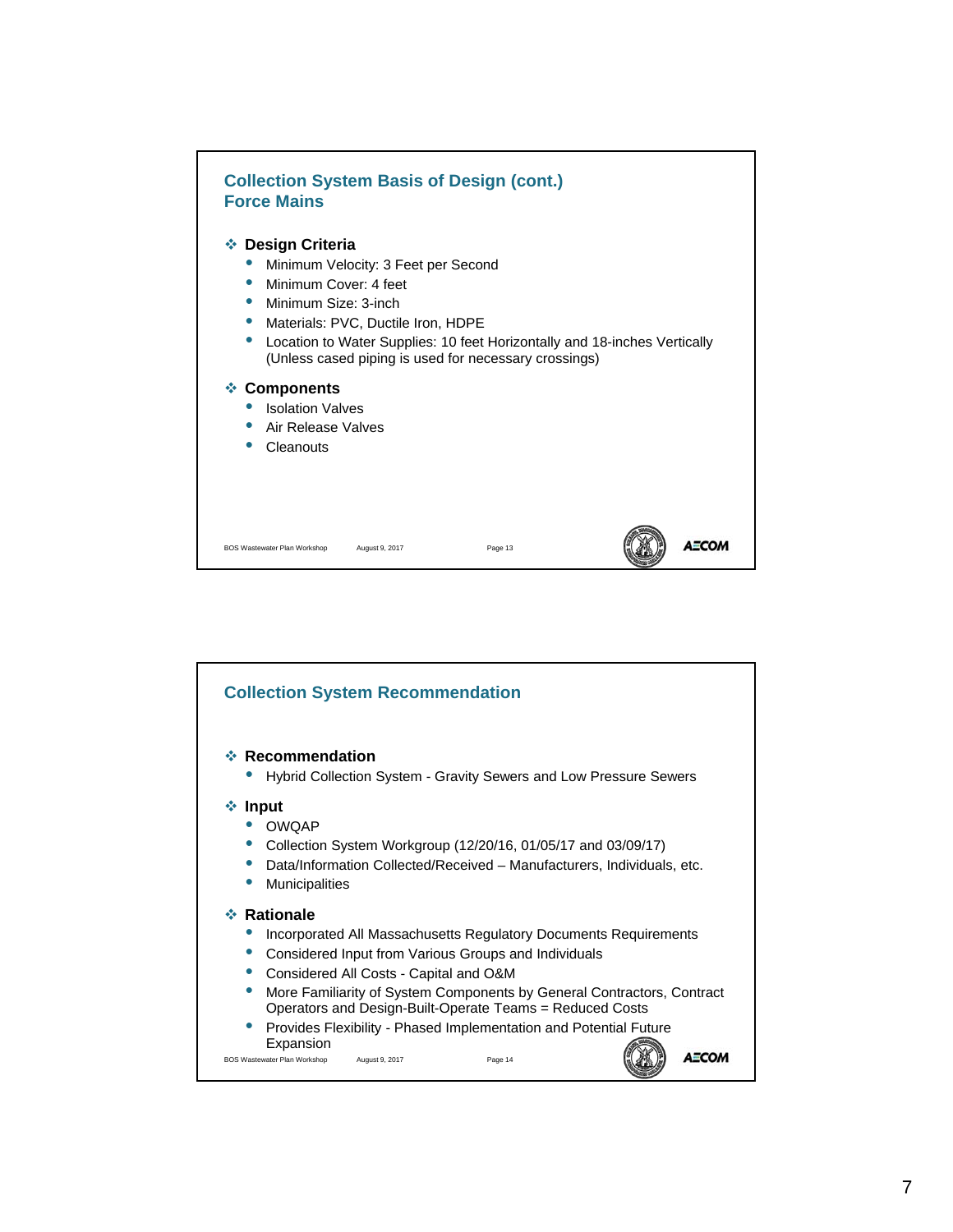| <b>Municipality</b><br>and Project |                  | <b>Collection System</b><br><b>Engineering Firm Technologies Evaluated</b>                                 | <b>Recommendation /</b><br><b>Conclusion</b>                 |
|------------------------------------|------------------|------------------------------------------------------------------------------------------------------------|--------------------------------------------------------------|
| Barnstable, MA<br><b>CWMP 2011</b> | <b>GHD</b>       | • Gravity Sewers<br>(fka Stearns & Wheler) . Low Pressure Sewers<br>• STEP/STEG Systems<br>• Vacuum Sewers | • Gravity Sewers<br>• Low Pressure Sewers<br>• Vacuum Sewers |
| Chatham, MA<br><b>CWMP 2009</b>    | Stearns & Wheler | • Gravity Sewers<br>• Low Pressure Sewers<br>• STEP/STEG Systems<br>• Vacuum Sewers                        | • Gravity Sewers<br>. I ow Pressure Sewers                   |
| Provincetown, MA<br><b>DBO</b>     | AECOM            | • Gravity Sewers<br>• Low Pressure Sewers<br>• STEP/STEG Systems<br>• Vacuum Sewers                        | • Gravity Sewers<br>• Low Pressure Sewers<br>• Vacuum Sewers |

| <b>Municipality</b>             |                                      | <b>Collection System</b>                                                            | <b>Recommendation /</b>                    |
|---------------------------------|--------------------------------------|-------------------------------------------------------------------------------------|--------------------------------------------|
| and Project                     |                                      | <b>Engineering Firm Technologies Evaluated</b>                                      | <b>Conclusion</b>                          |
| Harwich, MA<br><b>CWMP 2016</b> | <b>CDMSmith</b>                      | • Gravity Sewers<br>• Low Pressure Sewers<br>• STEP/STEG Sewers<br>• Vacuum Sewers  | • Gravity Sewers<br>. I ow Pressure Sewers |
| Dennis, MA<br><b>CWMP</b>       | <b>CDMSmith</b>                      | • Gravity Sewers<br>• Low Pressure Sewers<br>• STEP/STEG Systems<br>• Vacuum Sewers | • Gravity Sewers<br>• Low Pressure Sewers  |
| Falmouth, MA<br>Little Pond     | GHD<br>(fka Stearns & Wheler)        | • Hybrid Systems                                                                    | • Low Pressure Sewers                      |
| Falmouth, MA<br>CWMP - 2013     | <b>GHD</b><br>(fka Stearns & Wheler) | • Hybrid Systems                                                                    | • Gravity Sewers<br>. I ow Pressure Sewers |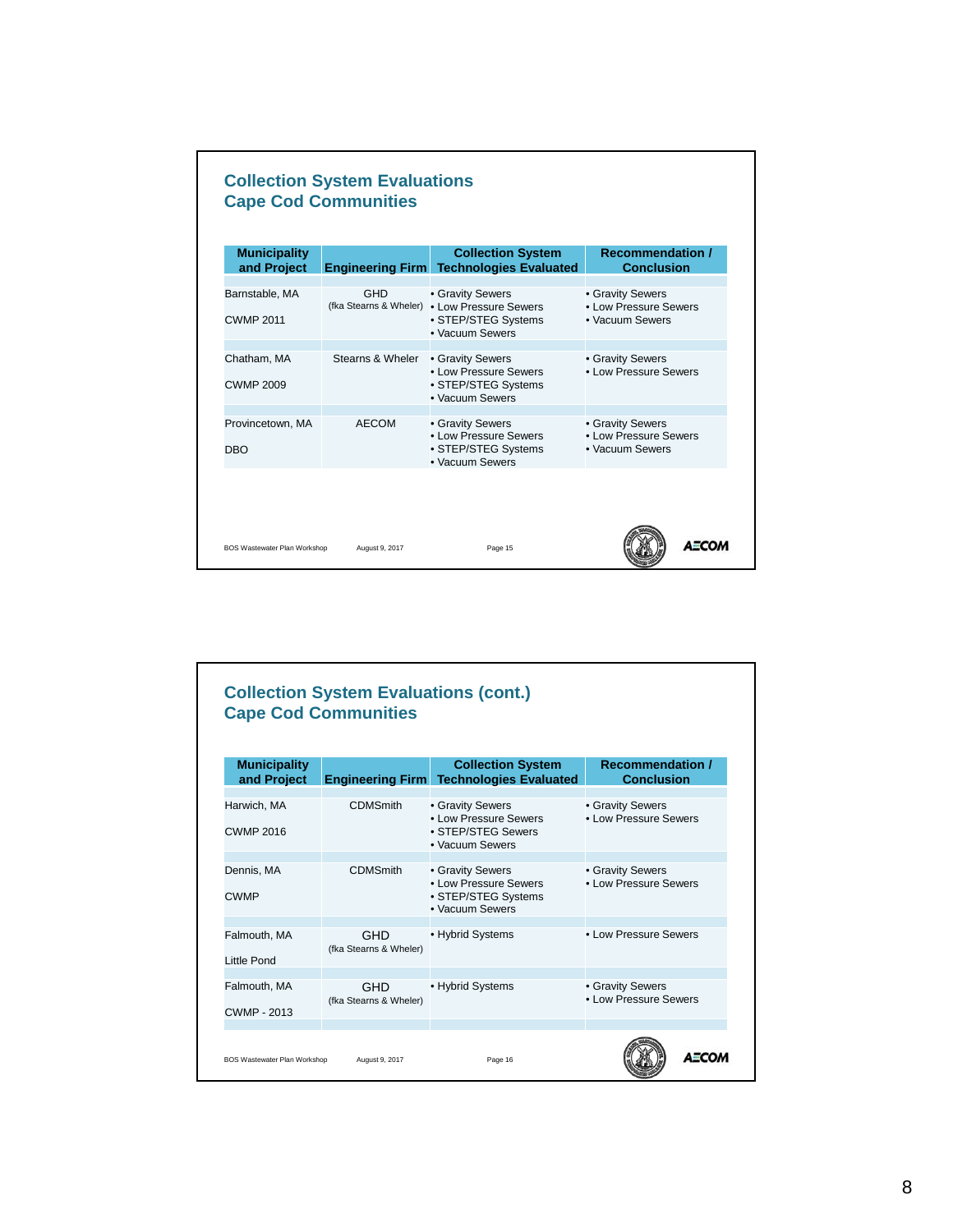|                      | <b>Collection System</b>                                                            | <b>Recommendation /</b><br><b>Conclusion</b>                                        |
|----------------------|-------------------------------------------------------------------------------------|-------------------------------------------------------------------------------------|
| I FA                 |                                                                                     | • Gravity Sewers<br>. I ow Pressure Sewers                                          |
| <b>Wright-Pierce</b> | • Gravity Sewers<br>• Low Pressure Sewers<br>• STEP/STEG Systems<br>• Vacuum Sewers | • Gravity Sewers<br>. I ow Pressure Sewers                                          |
|                      | . I ow Pressure Sewers<br>• STEP/STEG Systems                                       | • Gravity Sewers and<br>STEP/STEG Similar in<br>Costs                               |
| Stantec              | • Gravity Sewers<br>• Low Pressure Sewers<br>· STEP/STEG<br>• Vacuum Sewers         | • Gravity Sewers<br>• Low Pressure Sewers                                           |
|                      |                                                                                     | <b>Engineering Firm Technologies Evaluated</b><br>Weston & Sampson . Gravity Sewers |

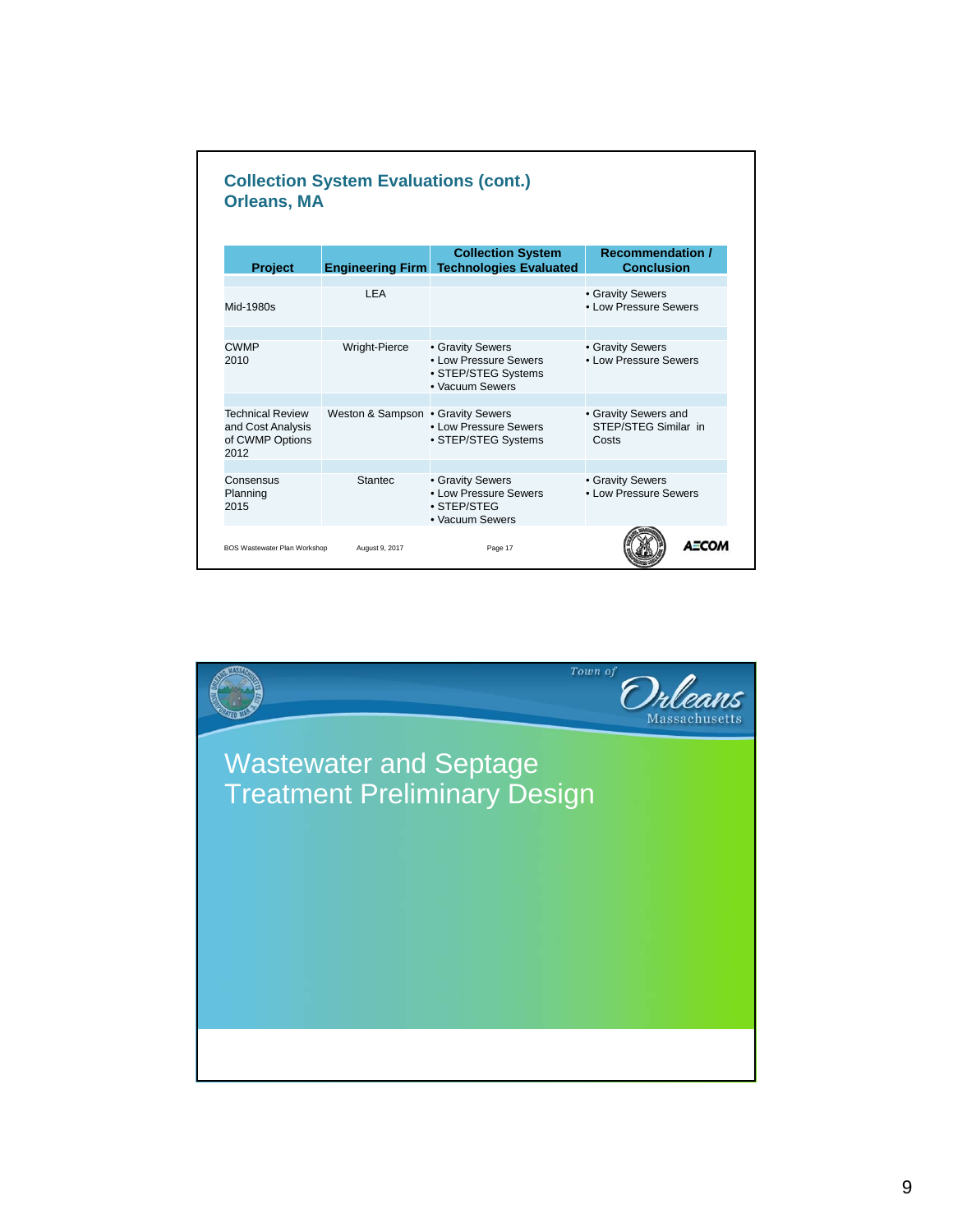

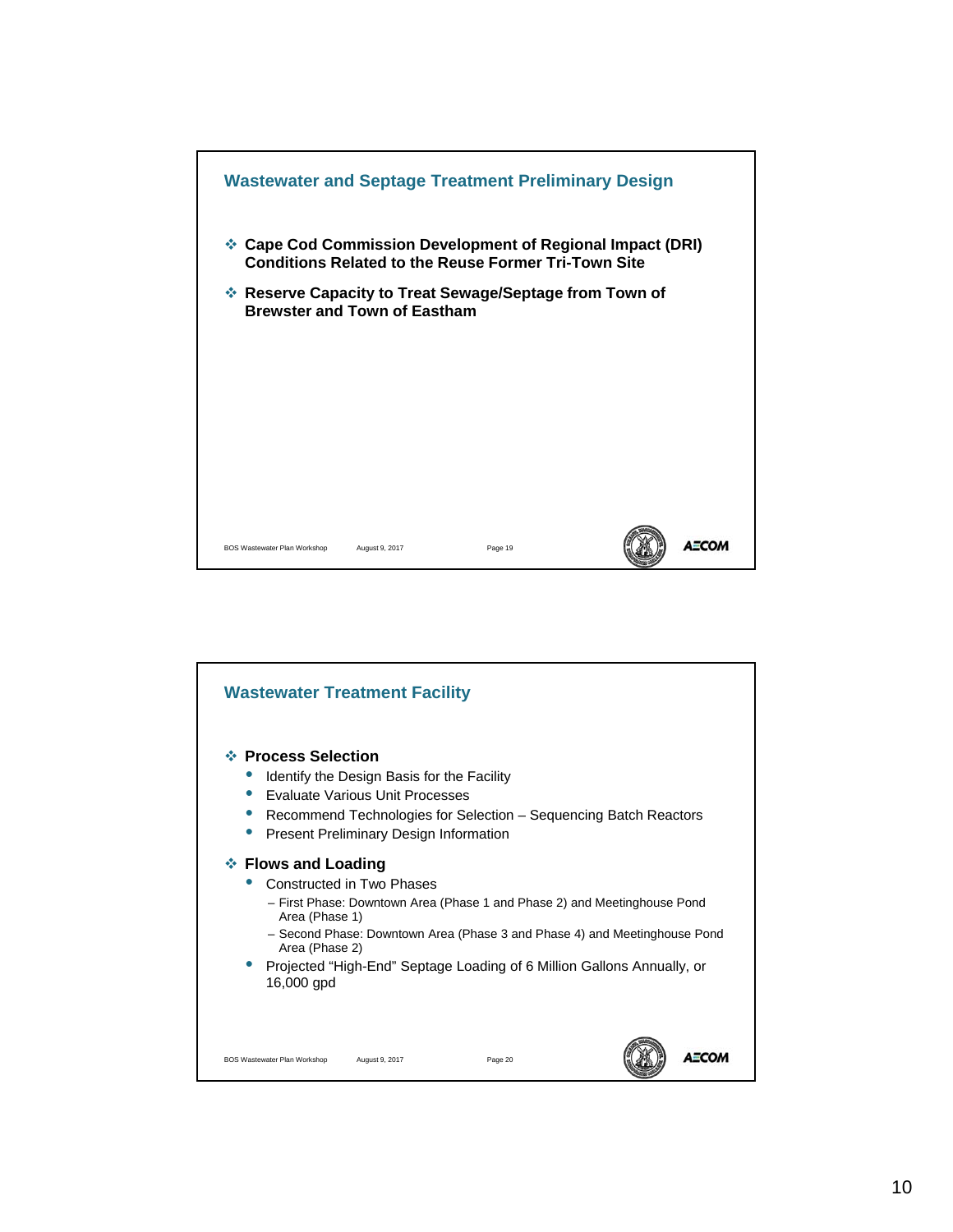

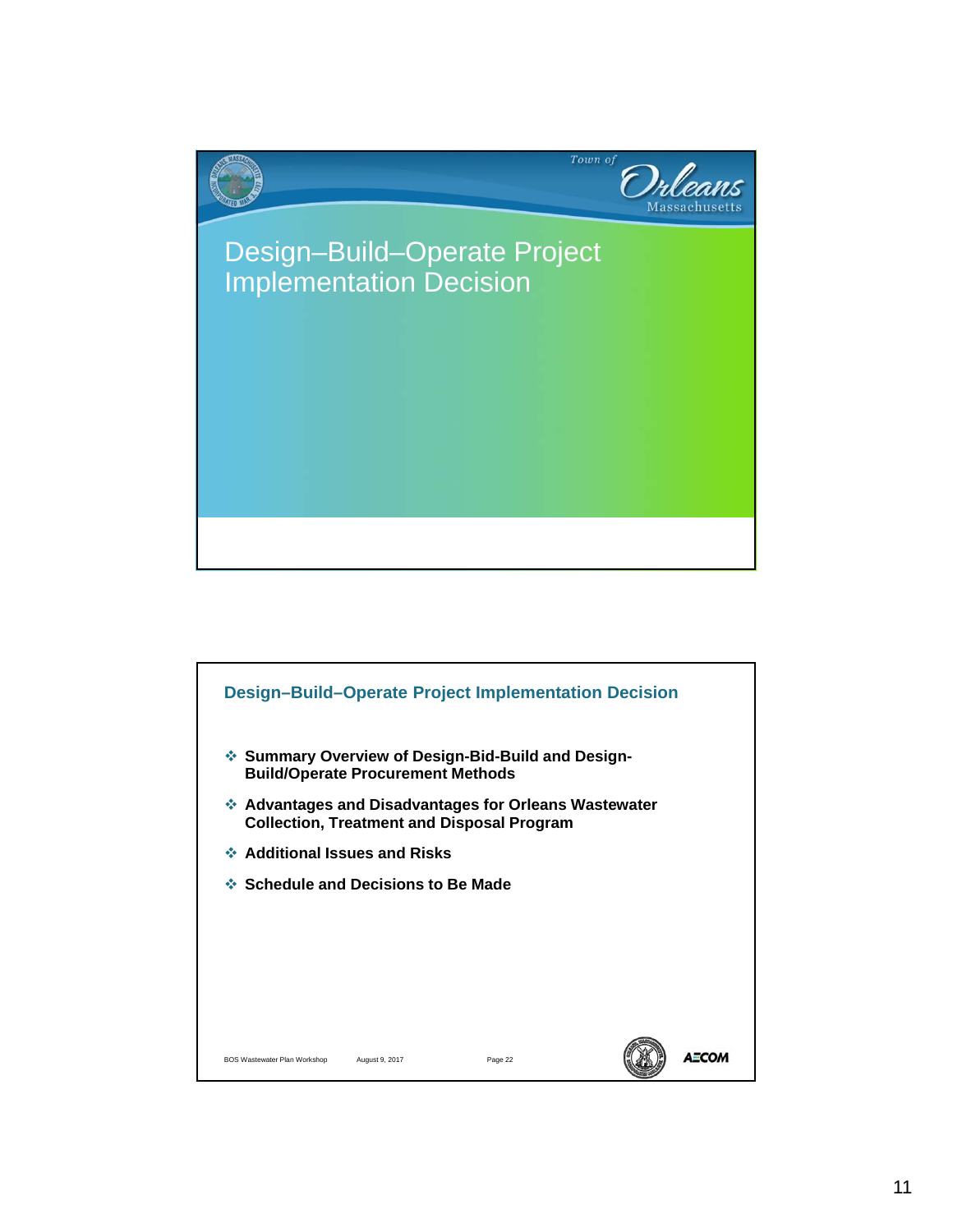

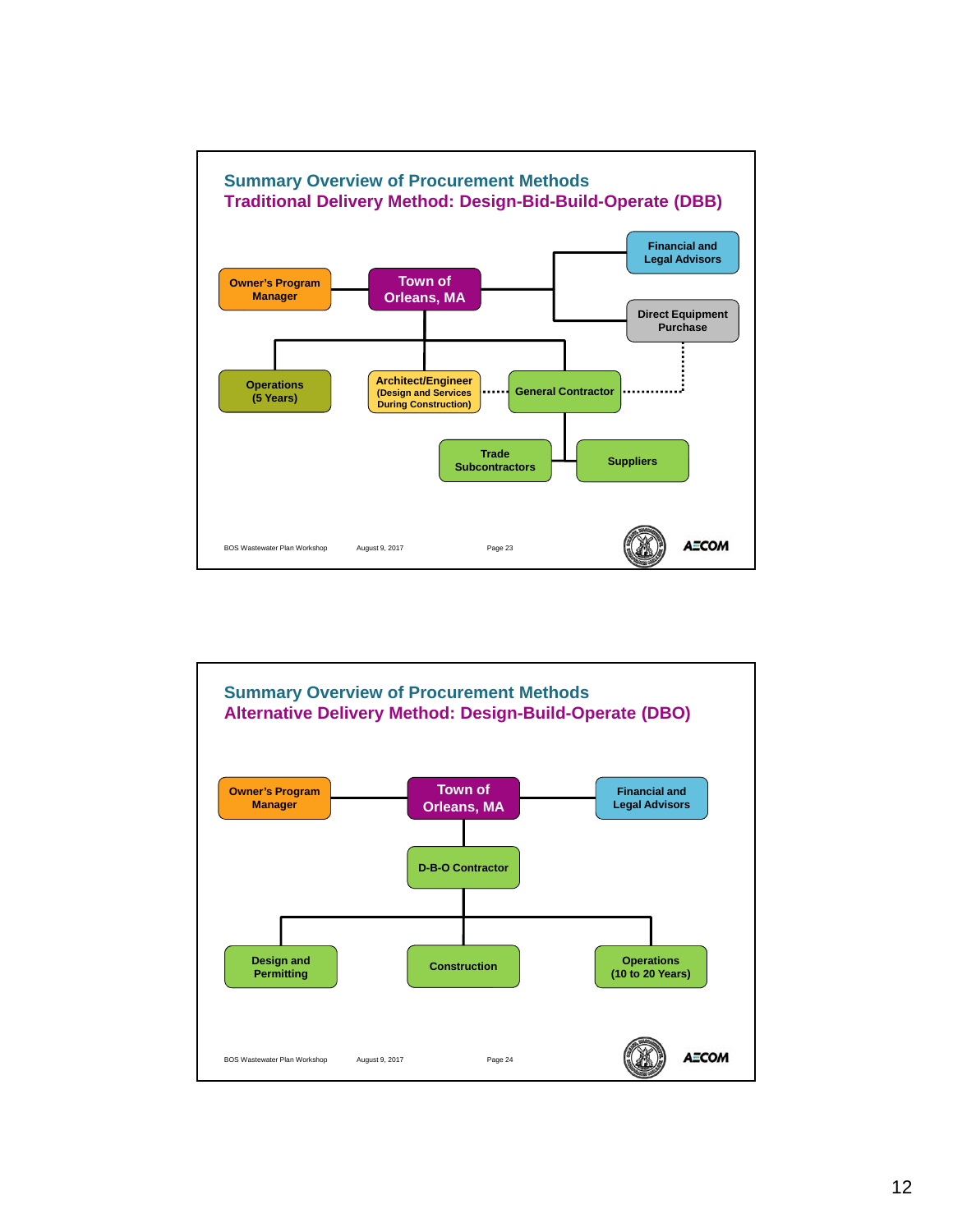| <b>Professional Services Group</b> |
|------------------------------------|
|                                    |
|                                    |

![](_page_12_Figure_1.jpeg)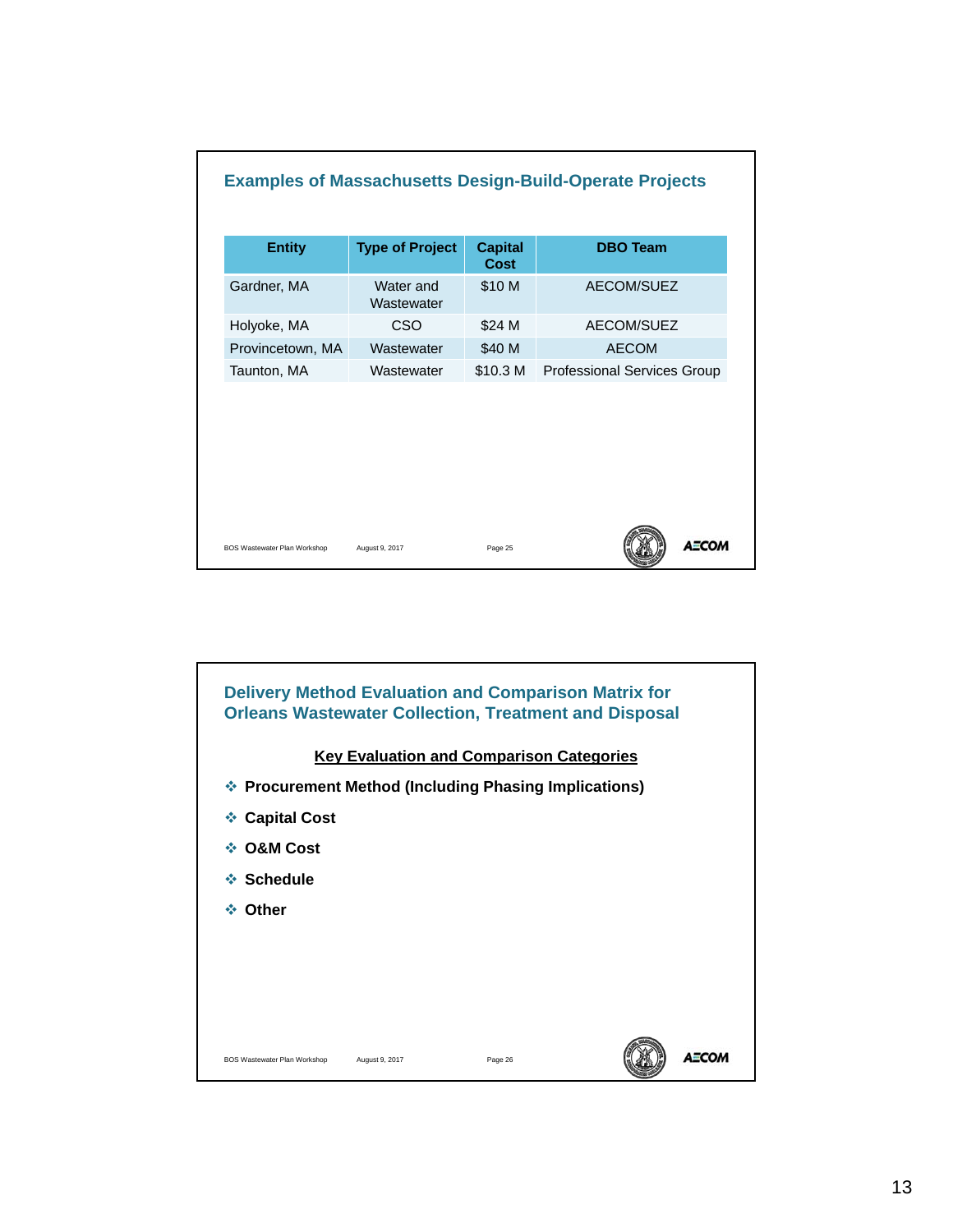## **Delivery Method Evaluation and Comparison Matrix for Orleans WW Collection, Treatment and Disposal (cont.)**

| <b>Comparison or Risk Area</b>                 | Design-Bid-Build<br>(Separate Contract Operations) | <b>Design-Build-Operate</b> |
|------------------------------------------------|----------------------------------------------------|-----------------------------|
|                                                | <b>Procurement Method</b>                          |                             |
| Size of Bidder Pool                            | **                                                 |                             |
| Procurement Schedule                           | $\bigstar$                                         |                             |
| <b>SRF Eligibility</b>                         | **                                                 | **                          |
| Transaction Costs (Legal, Owner Engineer)      | $\bigstar\bigstar$                                 | $\bigstar\bigstar$          |
| Ease of Multi-Phased Implementation            | **                                                 | $\bigstar\bigstar$          |
|                                                |                                                    |                             |
|                                                |                                                    |                             |
| BOS Wastewater Plan Workshop<br>August 9, 2017 | Page 27                                            | A≣CO                        |

## **Delivery Method Evaluation and Comparison Matrix for Orleans WW Collection, Treatment and Disposal (cont.)**

| <b>Comparison or Risk Area</b>                 | Design-Bid-Build<br>(Separate Contract Operations) | <b>Design-Build-Operate</b> |
|------------------------------------------------|----------------------------------------------------|-----------------------------|
|                                                | <b>Capital Cost</b>                                |                             |
| Potential for Initial Capital Cost Savings     |                                                    | ★★                          |
| Capital Cost Growth                            |                                                    | ★★                          |
| <b>Early Capital Cost Certainty</b>            | **                                                 | <b>**</b>                   |
| <b>Contractor Innovation Potential</b>         |                                                    | ★★                          |
|                                                |                                                    |                             |
|                                                |                                                    |                             |
|                                                |                                                    |                             |
| BOS Wastewater Plan Workshop<br>August 9, 2017 | Page 28                                            | <b>AECO</b>                 |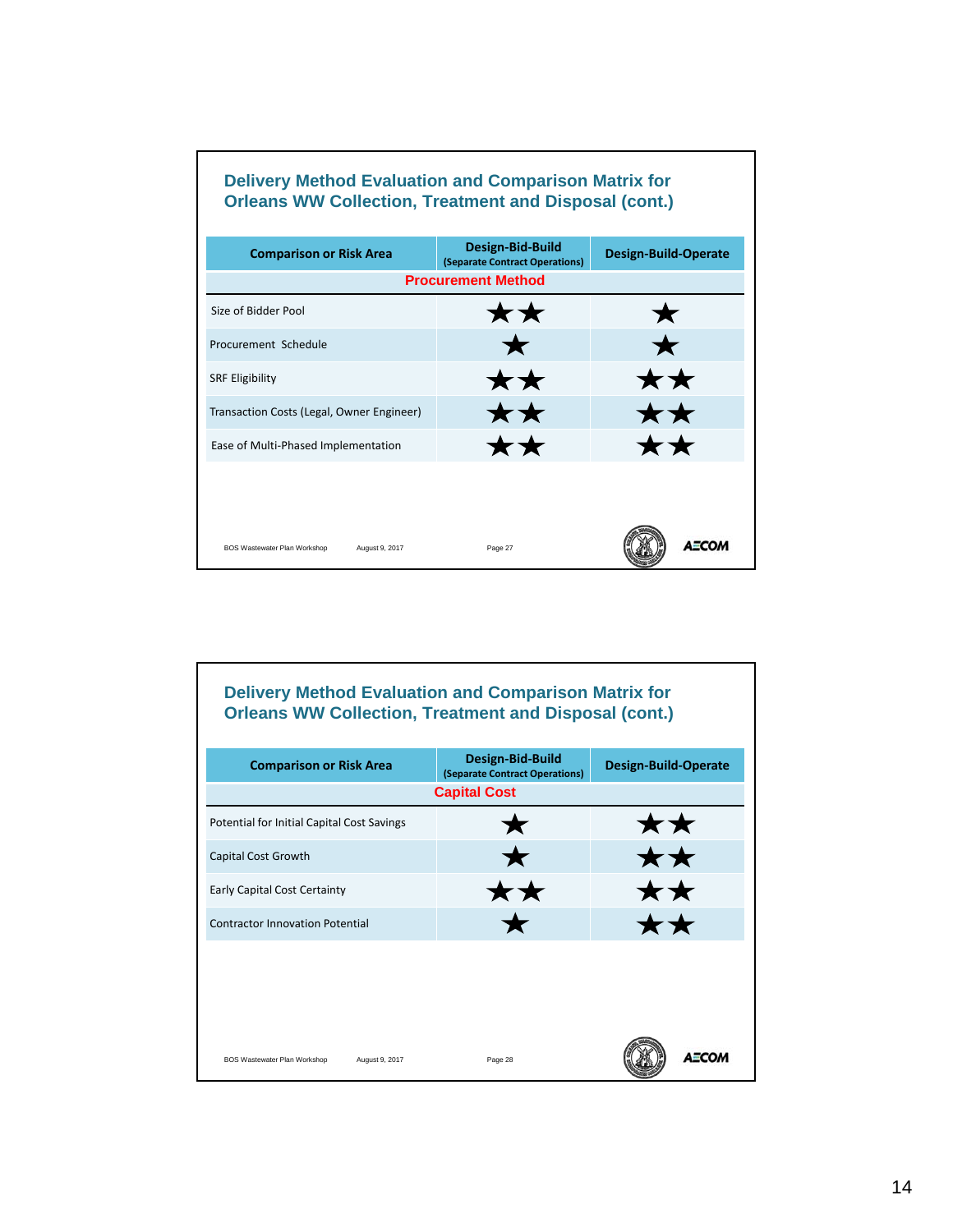![](_page_14_Figure_0.jpeg)

| NSK UT OGIVE CUST OF OWNER                     | <b>A A</b>           | X X          |
|------------------------------------------------|----------------------|--------------|
|                                                | <b>Schedule</b>      |              |
| Design and Construction                        |                      | ★★           |
| <b>Risk of Schedule Growth</b>                 | $\blacktriangledown$ | ★★           |
|                                                |                      |              |
|                                                |                      |              |
| BOS Wastewater Plan Workshop<br>August 9, 2017 | Page 29              | <b>AECOM</b> |

## **Delivery Method Evaluation and Comparison Matrix for Orleans WW Collection, Treatment and Disposal (cont.)**

| <b>Comparison or Risk Area</b>                 | Design-Bid-Build<br>(Separate Contract Operations) | <b>Design-Build-Operate</b> |
|------------------------------------------------|----------------------------------------------------|-----------------------------|
|                                                | <b>Other</b>                                       |                             |
| Points of Accountability                       |                                                    | ★★                          |
| Design Issues during Construction              |                                                    | **                          |
| Risk of Design Issues During O&M               |                                                    | <b>K X</b>                  |
| <b>Performance Guaranties</b>                  |                                                    |                             |
|                                                |                                                    |                             |
|                                                |                                                    |                             |
|                                                |                                                    |                             |
| BOS Wastewater Plan Workshop<br>August 9, 2017 | Page 30                                            | <b>AECO</b>                 |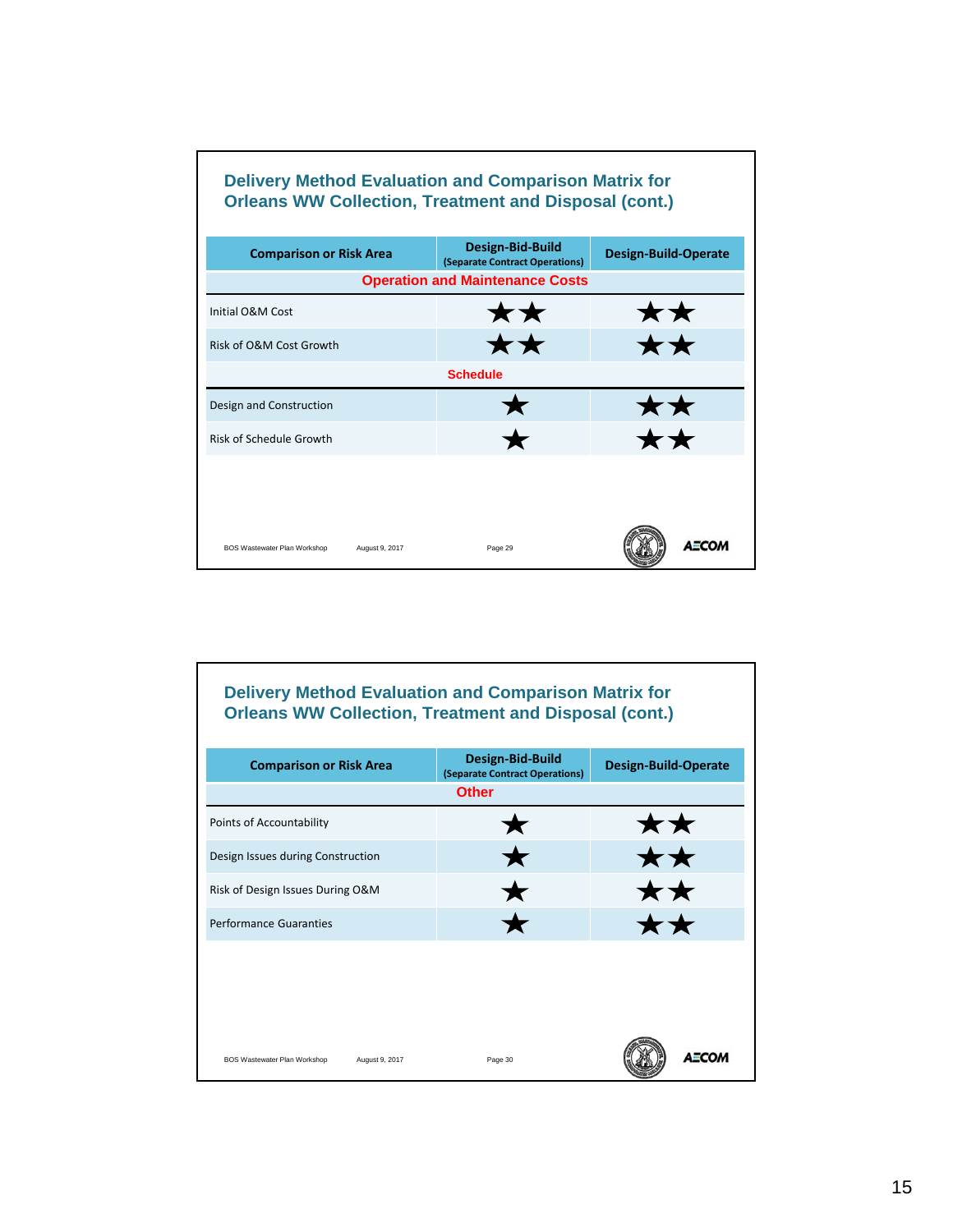![](_page_15_Figure_0.jpeg)

![](_page_15_Figure_1.jpeg)